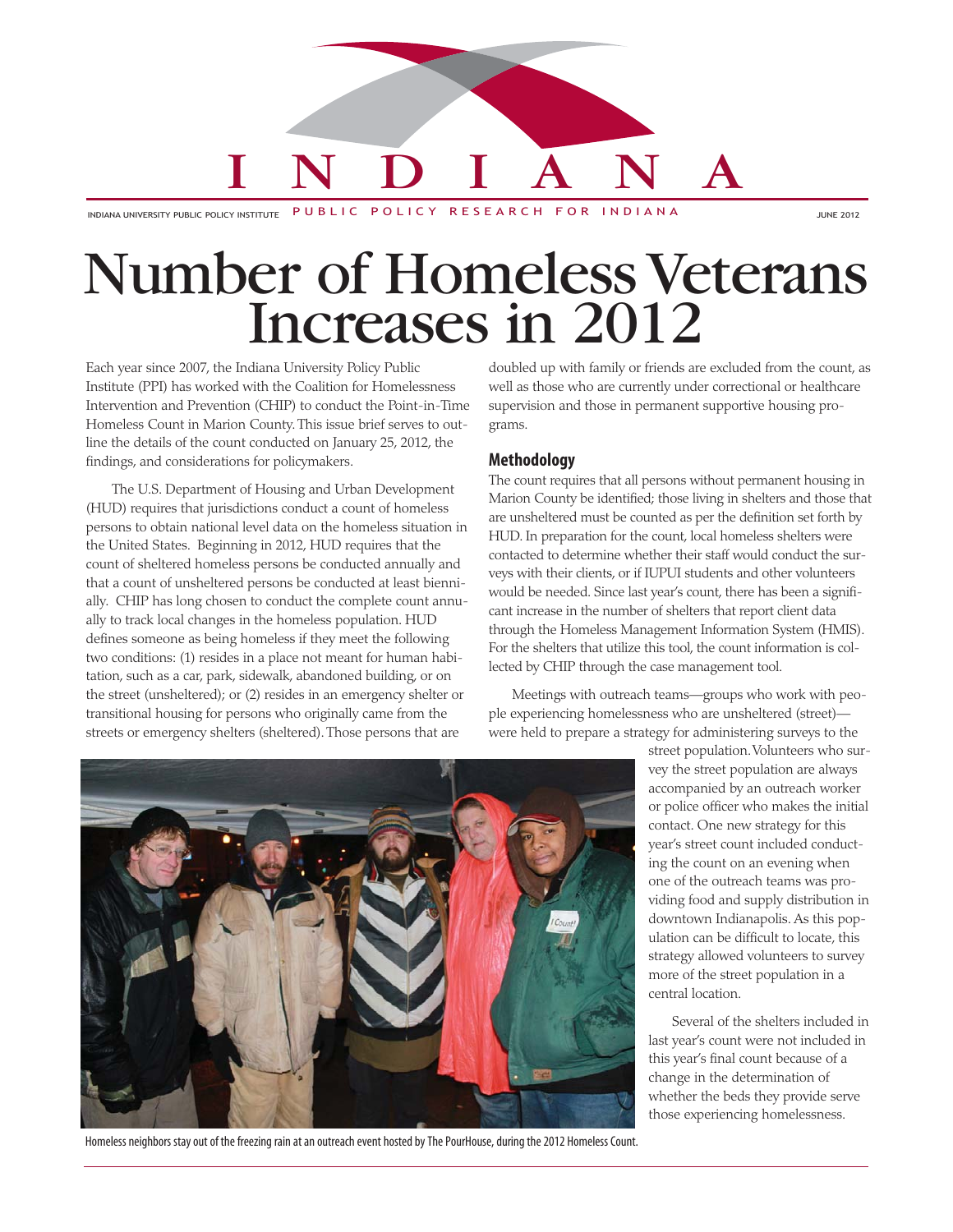

|                                    | 2008  | 2009  | 2010  | 2011  | 2012  | 2011-12 |
|------------------------------------|-------|-------|-------|-------|-------|---------|
| Low temperature night<br>of count  | 3F    | 16F   | 32F   | 23F   | 30F   |         |
| Persons in emergency<br>shelters   | 758   | 712   | 628   | 686   | 848   | 19%     |
| Persons in transitional<br>housing | 633   | 555   | 694   | 746   | 601   | $-20%$  |
| Persons in Safe Havens*            | -     | -     | 33    | 21    | 25    | 16%     |
| Persons unsheltered/<br>"street"   | 133   | 187   | 133   | 114   | 173   | 34%     |
| <b>Total</b>                       | 1,524 | 1,454 | 1,488 | 1,567 | 1,647 | 5%      |

**Table 1:** Sheltered and unsheltered individuals, Marion County, January 2008-2012

\*According to HUD, a Safe Haven is a form of supportive transitional or permanent housing serving hard to reach people with severe mental illness, who are on the streets and have been unwilling or unable to participate in supportive services. It is a separate category from transitional or emergency shelter. Safe Havens serve as a portal of entry into the homeless and mental health service systems, providing basic needs, as well as a safe and decent residential alternative for homeless people with severe mental illness who need time to adjust to life off the streets.

#### **Findings**

On January 25, 2012, the count identified 1,647 individuals as experiencing homelessness in Marion County. As shown in Table 1, this is approximately a five percent increase from last year's total. There were increases in the number of persons identified in emergency shelters, Safe Havens, and those without shelter. The most notable change was the 34 percent increase in the street population. A contributing factor to these increases from previous years' totals may be the changes in methodology (increased data from HMIS and conducting the street count at a food distribution site). Fewer people were counted in transitional housing in 2012 than in 2011 (20 percent).

There are a variety of reasons that contribute to a person losing their housing. As Figure 1 shows, the most common rea-





son found in Marion County was job loss, followed by being asked to leave by a family member or friend, and eviction, the same order and similar levels as last year. Of those who responded, 14 percent indicated that they were employed and nine percent indicated that they were in school or training. Common responses in the *other* category were loss of housing due to drug and/or alcohol addiction and domestic violence.

For persons 18 and older, subpopulations are displayed in Table 2. Individuals may be included in more than one category. There were 1,332 adults (total minus children) included in the 2012 count. The veteran population that lack permanent housing increased from 262 in 2011 to 351 in 2012, with the majority in transitional housing.

| Table 2: Count results by subpopulations for persons 18 and older, Marion |  |
|---------------------------------------------------------------------------|--|
| County, January 2012                                                      |  |

| <b>Homeless</b><br><b>Subpopulation</b> | <b>Persons in</b><br>shelters | <b>Persons in</b><br>emergency transitional<br>shelters | <b>Persons in</b><br>Safe<br><b>Havens</b> | <b>Persons</b><br>unsheltered<br>("street") | <b>Total</b> |
|-----------------------------------------|-------------------------------|---------------------------------------------------------|--------------------------------------------|---------------------------------------------|--------------|
| <b>TOTAL COUNTED</b>                    | 848                           | 601                                                     | 25                                         | 173                                         | 1,647        |
| Chronically<br>homeless*                | 141                           |                                                         | 24                                         | 49                                          | 214          |
| Severely mentally ill                   | 109                           | 29                                                      | 25                                         | 38                                          | 201          |
| Chronic substance<br>abuse problems     | 176                           | 255                                                     | 12                                         | 40                                          | 483          |
| Veterans                                | 69                            | 260                                                     | $\overline{2}$                             | 20                                          | 351          |
| Persons with<br>HIV/AIDS                | 6                             | 7                                                       |                                            | $\overline{2}$                              | 15           |
| Victims of domestic<br>violence         | 189                           | 143                                                     | 4                                          | 24                                          | 360          |
| <b>Felony conviction</b>                | 146                           | 119                                                     |                                            | 40                                          | 305          |
| Foster care                             | 40                            | 25                                                      |                                            | 18                                          | 83           |

\*Chronic homelessness is defined as: an unaccompanied homeless individual with a disabling condition who has either been continuously homeless for a year or more or has had at least four episodes of homelessness in the past three years. To be considered chronically homeless, persons must have been sleeping in a place not meant for human habitation (e.g., living on the streets) and/or in emergency shelter/safe haven during that time.

| Table 3: Age and gender of those experiencing homelessness, Marion |  |
|--------------------------------------------------------------------|--|
| County, January 2012                                               |  |

|                 | <b>Under</b><br>18 | $18 - 24$ | $25 - 34$ | 35-49 | $50 - 61$ | 62 &<br>over | <b>Not</b><br>report-<br>ed | <b>Total</b> |
|-----------------|--------------------|-----------|-----------|-------|-----------|--------------|-----------------------------|--------------|
| Female          | 137                | 69        | 136       | 198   | 113       | 12           | 30                          | 695          |
| Male            | 133                | 33        | 68        | 240   | 300       | 37           | 8                           | 819          |
| Not<br>Reported | 39                 |           |           | 11    |           | 0            | 74                          | 133          |
| <b>Total</b>    | 309                | 103       | 205       | 449   | 420       | 49           | 112                         | 1,647        |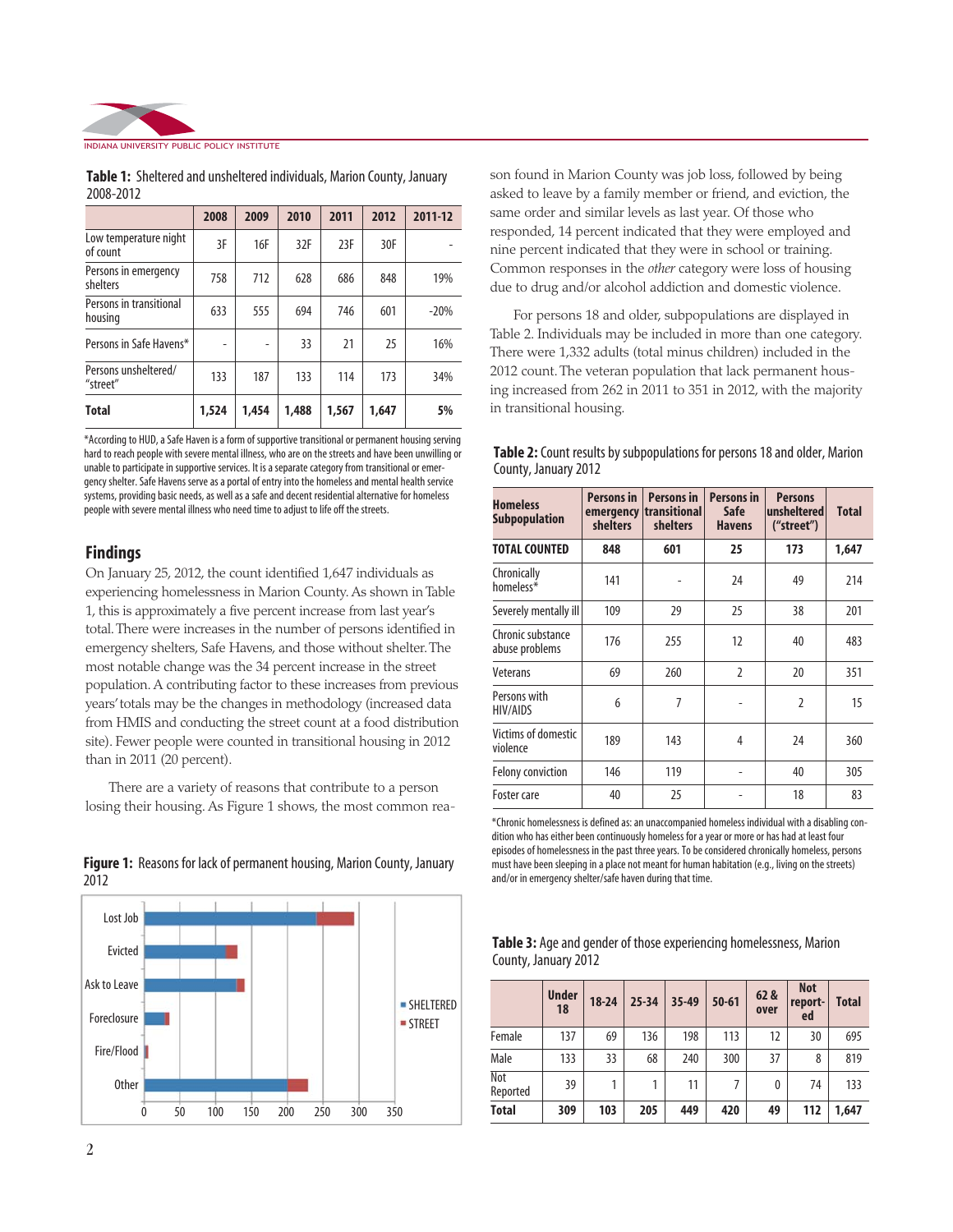

**Table 4:** Race and ethnicity of adults experiencing homelessness, Marion County, January 2012

|                     | <b>Hispanic</b><br>or<br>Latino<br>(any<br>race) | <b>African</b><br>Americanl<br>/Black | <b>American</b><br><b>Indian or</b><br><b>Alaskan</b><br><b>Native</b> | <b>Asian</b>   | <b>Caucasian</b><br>/White | <b>Native</b><br><b>Hawaiian</b><br>or Pacific<br><b>Islander</b> | <b>Other</b> |
|---------------------|--------------------------------------------------|---------------------------------------|------------------------------------------------------------------------|----------------|----------------------------|-------------------------------------------------------------------|--------------|
| <b>TOTAL</b>        | 49                                               | 598                                   | 7                                                                      | 7              | 512                        | 2                                                                 | 30           |
| Emergency           | 22                                               | 296                                   | 4                                                                      | 4              | 230                        |                                                                   | 12           |
| <b>Transitional</b> | 16                                               | 242                                   | 2                                                                      | $\overline{2}$ | 210                        | 0                                                                 | 11           |
| <b>Unsheltered</b>  | 11                                               | 60                                    |                                                                        |                | 72                         |                                                                   |              |

Age, gender, race, and ethnicity are shown in tables 3 and 4. Females experiencing homelessness tend to be younger and are more often in families than men experiencing homelessness. African Americans are overrepresented among those experiencing homelessness, approximately 50 percent of the 2012 count population compared to 26 percent of the general population in Marion County in 2009 (U.S. Census Bureau, 2010).

As Table 5 shows, a significant portion of those experiencing homelessness in Marion County are part of families. The number of total families without permanent housing increased from 155 in 2011 to 177 in 2012. There were 554 individuals in families this year. The number of people in chronically homeless families (57) indicates that some families are cycling back into homelessness.

**Table 5:** Number of families without permanent housing, Marion County, January 2012

|                                                             | shelters | <b>Emergency Transitional</b><br>shelters | <b>Unsheltered</b><br>("street") | <b>Total</b> |
|-------------------------------------------------------------|----------|-------------------------------------------|----------------------------------|--------------|
| <b>TOTAL NUMBER</b><br><b>OF FAMILIES</b>                   | 120      | 51                                        | 6                                | 177          |
| Number of adults in families                                | 170      | 57                                        | 12                               | 239          |
| Number of adults in chronically<br>homeless families*       | 34       |                                           | 8                                | 42           |
| Number of children in families                              | 207      | 105                                       | 3                                | 315          |
| Number of children in<br>chronically homeless families*     | 12       |                                           | 3                                | 15           |
| Total number of people<br>in families                       | 377      | 162                                       | 15                               | 554          |
| Total number of people in<br>chronically homeless families* | 46       |                                           | 11                               | 57           |

The Homeless Prevention and Rapid Re-Housing Program (HPRP), part of the American Recovery and Reinvestment Act of 2009, was designed to assist families as well as individuals who are without permanent housing and need financial assistance and case management services (more than one service can be accessed). On the day of the count, there were 76 households

that were being served and 577 households that had benefitted from the program since last year's count. Without HPRP, the number of families without permanent housing would very likely have increased to more than 177 families included in this year's count. These grant monies end on June 30, 2012.

|                                                             | <b>Number of</b><br>households being<br>served on<br>1/25/2012 | <b>Number of house-</b><br>holds served from<br>1/25/2011 through<br>1/25/2012 |
|-------------------------------------------------------------|----------------------------------------------------------------|--------------------------------------------------------------------------------|
| <b>Total served</b>                                         | 76                                                             | 577                                                                            |
| <b>Financial assistance</b>                                 |                                                                |                                                                                |
| Rental assistance                                           | 71                                                             | 500                                                                            |
| Security and utility deposits                               | 3                                                              | 257                                                                            |
| Utility payments                                            | 4                                                              | 398                                                                            |
| Moving cost assistance                                      | $\Omega$                                                       | 52                                                                             |
| Motels & hotel vouchers                                     | $\Omega$                                                       | 9                                                                              |
| <b>Total financial assistance</b>                           | 74                                                             | 515                                                                            |
| Housing relocation & stabilization services                 |                                                                |                                                                                |
| Case management                                             | 8                                                              | 526                                                                            |
| Outreach and engagement                                     | 1                                                              | 536                                                                            |
| Housing search and placement                                | 1                                                              | 209                                                                            |
| Legal service                                               | $\Omega$                                                       | 51                                                                             |
| Credit repair                                               | $\Omega$                                                       | 75                                                                             |
| <b>Total housing relocation</b><br>& stabilization services | 9                                                              | 575                                                                            |

**Table 6:** Total number of households served by Homeless Prevention and Rapid Re-Housing Program, Marion County, 2011-2012

In addition to identifying children without permanent housing in shelters, transitional housing, and on the streets, data were obtained from the public school districts in Marion County. Under the McKinney-Vento Act, public schools are required to make special accommodations for their students who do not have permanent housing. According to the McKinney-Vento definition (which differs from the HUD definition by including children and families who are doubled-up), a total of 3,171 students in Marion County were identified as living without permanent housing, with the majority from Indianapolis Public Schools (IPS) and Wayne Township (Table 7). This is an eight percent increase from 2011, even without Perry and Warren townships, which were included in the 2011 count but not 2012 count. The majority of students that are considered homeless under McKinney-Vento are doubled up with family or friends (Figure 2). Other students are residing in shelters, hotels, motels, or are unattached (children who are doubled up and are not with their parent or guardian). As Table 7 shows, the majority of the children reported by the schools are under the age of 12, representing approximately 65 percent of these children.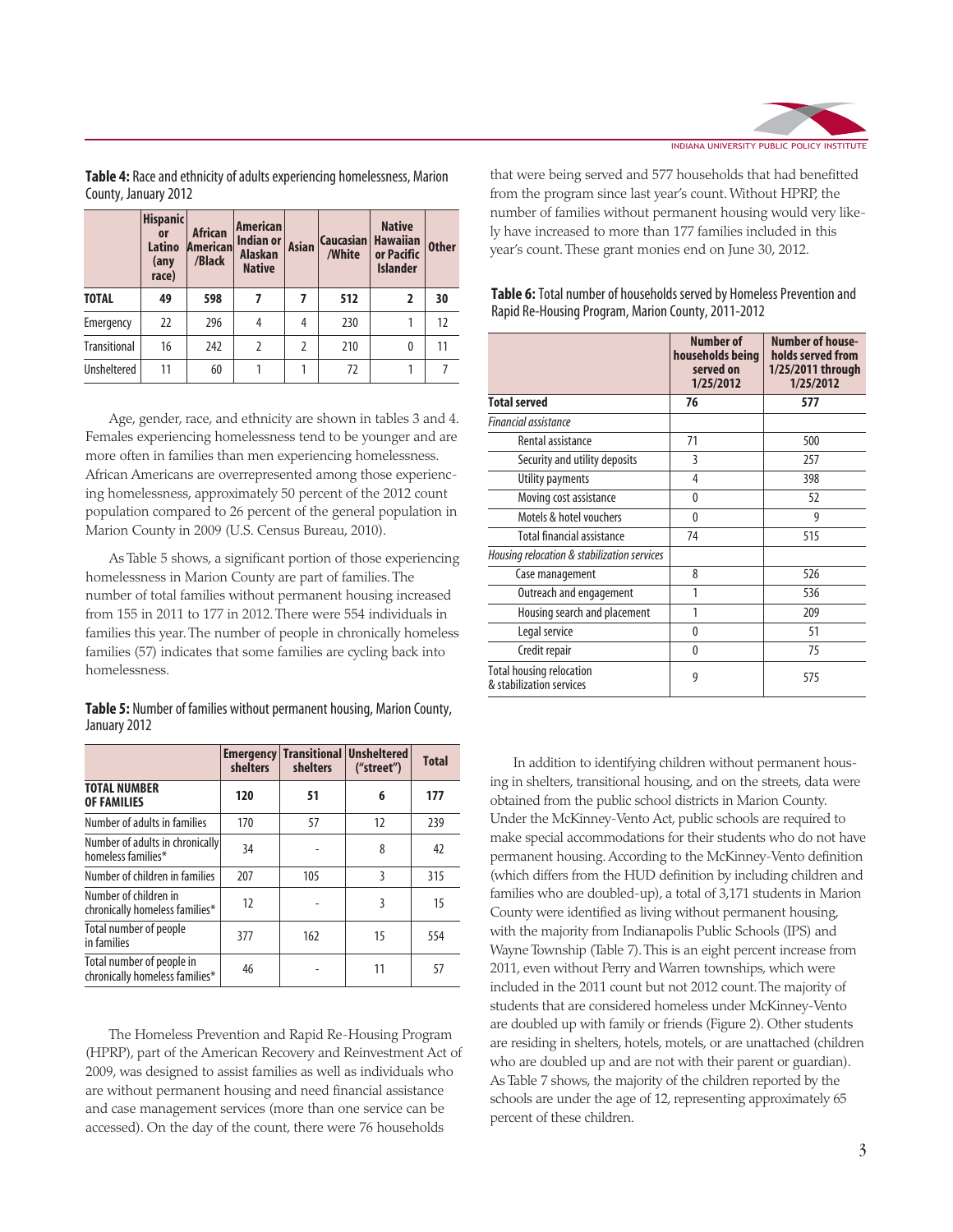

| Table 7: Children by age, Marion County, McKinney-Vento data, January |  |
|-----------------------------------------------------------------------|--|
| 2012                                                                  |  |

| <b>School District*</b>              | 8 and<br>under | 9 to 12        | 13 to 16       | 17<br>and up | <b>Total</b> |
|--------------------------------------|----------------|----------------|----------------|--------------|--------------|
| Beech Grove                          | 29             | 20             | 24             | 9            | 82           |
| Decatur Township                     | 45             | 78             | 60             | 13           | 196          |
| Franklin Township                    | 11             | 7              | 10             | 7            | 35           |
| Indianapolis Public<br>Schools (IPS) | 390            | 368            | 246            | 119          | 1,123        |
| Lawrence                             | 67             | 55             | 66             | 30           | 218          |
| Pike Township                        | 30             | 40             | 28             | 32           | 130          |
| Speedway                             | 7              | $\overline{2}$ | $\overline{2}$ | $\theta$     | 11           |
| <b>Washington Township</b>           | 112            | 103            | 75             | 63           | 353          |
| <b>Wayne Township</b>                | 319            | 367            | 258            | 79           | 1,023        |
| <b>Totals</b>                        | 1,010          | 1,040          | 769            | 352          | 3,171        |
| Data not submitted                   |                |                |                |              |              |
| Perry Township                       |                |                |                |              |              |
| <b>Warren Township</b>               |                |                |                |              |              |

\*Does not include charter schools.



This mother became homeless in 2011 after losing her job, despite having a degree. Photo taken at Wheeler Mission Center for Women and Children.



#### **Figure 2:** Reported location of homeless children by McKinney-Vento liaisons, Marion County, January 2012

**Table 8:** Reported medical conditions of adults experiencing homelessness, Marion County, January 2012

| <b>Medical Condition</b>       | <b>Sheltered</b> | <b>Unsheltered</b><br>("street") | <b>Total</b> |
|--------------------------------|------------------|----------------------------------|--------------|
| Problem with alcohol           | 346              | 34                               | 380          |
| Problem with drugs             | 297              | 22                               | 319          |
| Developmental disability       | 42               | 15                               | 57           |
| Mental health illness          | 138              | 38                               | 176          |
| Physical disability            | 137              | 18                               | 155          |
| <b>HIV/AIDS</b>                | 13               | $\mathfrak z$                    | 15           |
| <b>Diabetes</b>                | 51               | 9                                | 60           |
| High blood pressure            | 146              | 15                               | 161          |
| Heart disease                  | 35               | 5                                | 40           |
| Asthma                         | 54               | 15                               | 69           |
| Other chronic health condition | 149              | 15                               | 164          |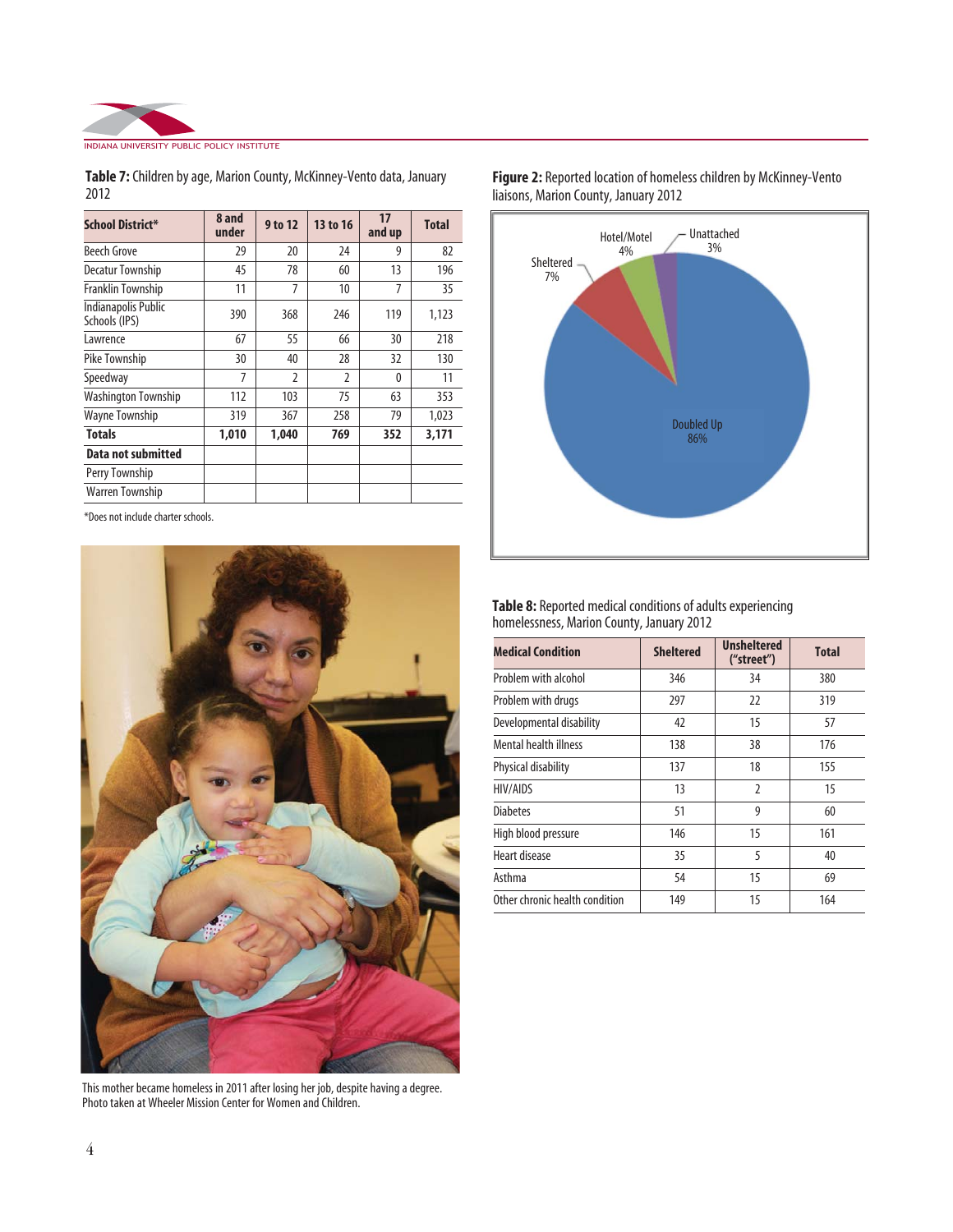

Table 8 shows the self-reported medical conditions (respondents can indicate more than one) of adults without permanent housing. A problem with drugs and/or alcohol is the most often cited medical condition. Among chronic health conditions, high blood pressure was cited most often.

Many individuals who are experiencing homelessness are eligible to receive various types of government assistance. The majority of those receiving aid are receiving food stamps (Table 9). Of those receiving healthcare aid, the majority receive Wishard Advantage, but there is a large percentage of individuals without healthcare aid.

#### **Table 9:** Aid received by individuals experiencing homelessness, January 2012

| 71<br><b>Social Security</b><br>61<br>10<br>Social Security Disability<br>85<br>6<br>91<br>Supplemental Security Income (SSI)<br>53<br>49<br>4<br><b>Temporary Assistance to Needy Families</b><br>37<br>37<br>0<br>(TANF)<br>31<br><b>Child Support</b><br>31<br>0<br>46<br>511<br><b>Food Stamps</b><br>465<br>$\overline{2}$<br>Women, Infants and Children (WIC)<br>16<br>18<br>1<br>27<br><b>Unemployment Benefits</b><br>26<br>1<br>1<br><b>Workers Compensation Benefits</b><br>0 | <b>Sheltered</b> | ("street") | <b>Total</b> |
|------------------------------------------------------------------------------------------------------------------------------------------------------------------------------------------------------------------------------------------------------------------------------------------------------------------------------------------------------------------------------------------------------------------------------------------------------------------------------------------|------------------|------------|--------------|
|                                                                                                                                                                                                                                                                                                                                                                                                                                                                                          |                  |            |              |
|                                                                                                                                                                                                                                                                                                                                                                                                                                                                                          |                  |            |              |
|                                                                                                                                                                                                                                                                                                                                                                                                                                                                                          |                  |            |              |
|                                                                                                                                                                                                                                                                                                                                                                                                                                                                                          |                  |            |              |
|                                                                                                                                                                                                                                                                                                                                                                                                                                                                                          |                  |            |              |
|                                                                                                                                                                                                                                                                                                                                                                                                                                                                                          |                  |            |              |
|                                                                                                                                                                                                                                                                                                                                                                                                                                                                                          |                  |            |              |
|                                                                                                                                                                                                                                                                                                                                                                                                                                                                                          |                  |            |              |
|                                                                                                                                                                                                                                                                                                                                                                                                                                                                                          |                  |            |              |
| Veterans' Benefits<br>3<br>22<br>25                                                                                                                                                                                                                                                                                                                                                                                                                                                      |                  |            |              |
| Veterans' Disability/Pension<br>49<br>1<br>50                                                                                                                                                                                                                                                                                                                                                                                                                                            |                  |            |              |
| Veterans' Healthcare<br>5<br>136<br>141                                                                                                                                                                                                                                                                                                                                                                                                                                                  |                  |            |              |
| <b>Hoosier Healthwise</b><br>3<br>30<br>33                                                                                                                                                                                                                                                                                                                                                                                                                                               |                  |            |              |
| 12<br>12<br>Healthy Indiana Plan<br>$\theta$                                                                                                                                                                                                                                                                                                                                                                                                                                             |                  |            |              |
| 170<br>16<br>186<br>Wishard Advantage                                                                                                                                                                                                                                                                                                                                                                                                                                                    |                  |            |              |
| Medicaid<br>6<br>108<br>114                                                                                                                                                                                                                                                                                                                                                                                                                                                              |                  |            |              |

#### **Veterans experiencing homelessness**

In Marion County, veterans make up 21 percent of those experiencing homelessness, compared to comprising eight percent of Indiana's population as a whole (National Center for Veterans Analysis and Statistics, March 2, 2012) Both nationally (National Coalition for Homeless Veterans, n.d.) and locally (Table 10), females account for approximately five percent of veterans experiencing homelessness.

| Table 10: Veterans experiencing homelessness by gender and age, Marion |  |
|------------------------------------------------------------------------|--|
| County, January 2012                                                   |  |

|              | $18 - 24$ | $25 - 34$ | 35-49 | $50 - 61$ | 62 &<br>over | <b>Not</b><br><b>Reported</b> | <b>Total</b> |
|--------------|-----------|-----------|-------|-----------|--------------|-------------------------------|--------------|
| Female       | 2         | 2         |       |           | 0            | 0                             | 18           |
| Male         |           | 15        | 114   | 189       | 12           |                               | 332          |
| Not Reported | 0         | 0         | 0     |           | 0            | 0                             |              |
| <b>Total</b> | 3         | 17        | 121   | 197       | 12           |                               | 351          |

The majority of veterans in Marion County are between 50 and 61 years old, with a significant number also in the 35 to 49 range. This suggests many of the veterans that were identified during the count served in the post-Vietnam era.

Table 11 shows medical conditions reported by veterans without permanent housing in Marion County. The most prominent issues facing this population are substance abuse problems. Out of the 351 veterans identified during the count, 43 percent have a self-reported problem with alcohol and 34 percent have a self-reported problem with drugs. According to the U.S. Department of Veteran Affairs (2012c), this is a common problem for those suffering from post-traumatic stress disorder (PTSD) when they return from combat. This condition can make it difficult to maintain a healthy mental state, and may make it very difficult to continue with daily activities. It also remains greatly undiagnosed.

| Table 11: Reported medical conditions of veterans experiencing home- |  |
|----------------------------------------------------------------------|--|
| lessness, Marion County, January 2012                                |  |

| <b>Medical Condition</b>       | <b>Sheltered</b> | <b>Unsheltered</b><br>("street") | <b>Total</b> |  |
|--------------------------------|------------------|----------------------------------|--------------|--|
| Problem with alcohol           | 146              | 6                                | 152          |  |
| Problem with drugs             | 117              | 3                                | 120          |  |
| Developmental disability       | 8                | 7                                | 15           |  |
| Mental health illness          | 29               | 1                                | 30           |  |
| Physical disability            | 50               | 5                                | 55           |  |
| HIV/AIDS                       | 9                | $\theta$                         | 9            |  |
| <b>Diabetes</b>                | 6                | $\overline{2}$                   | 8            |  |
| High blood pressure            | 29               | 3                                | 22           |  |
| Heart disease                  | 7                | 1                                | 8            |  |
| Asthma                         | 3                | 3                                | 6            |  |
| Other chronic health condition | 84               | 5                                | 89           |  |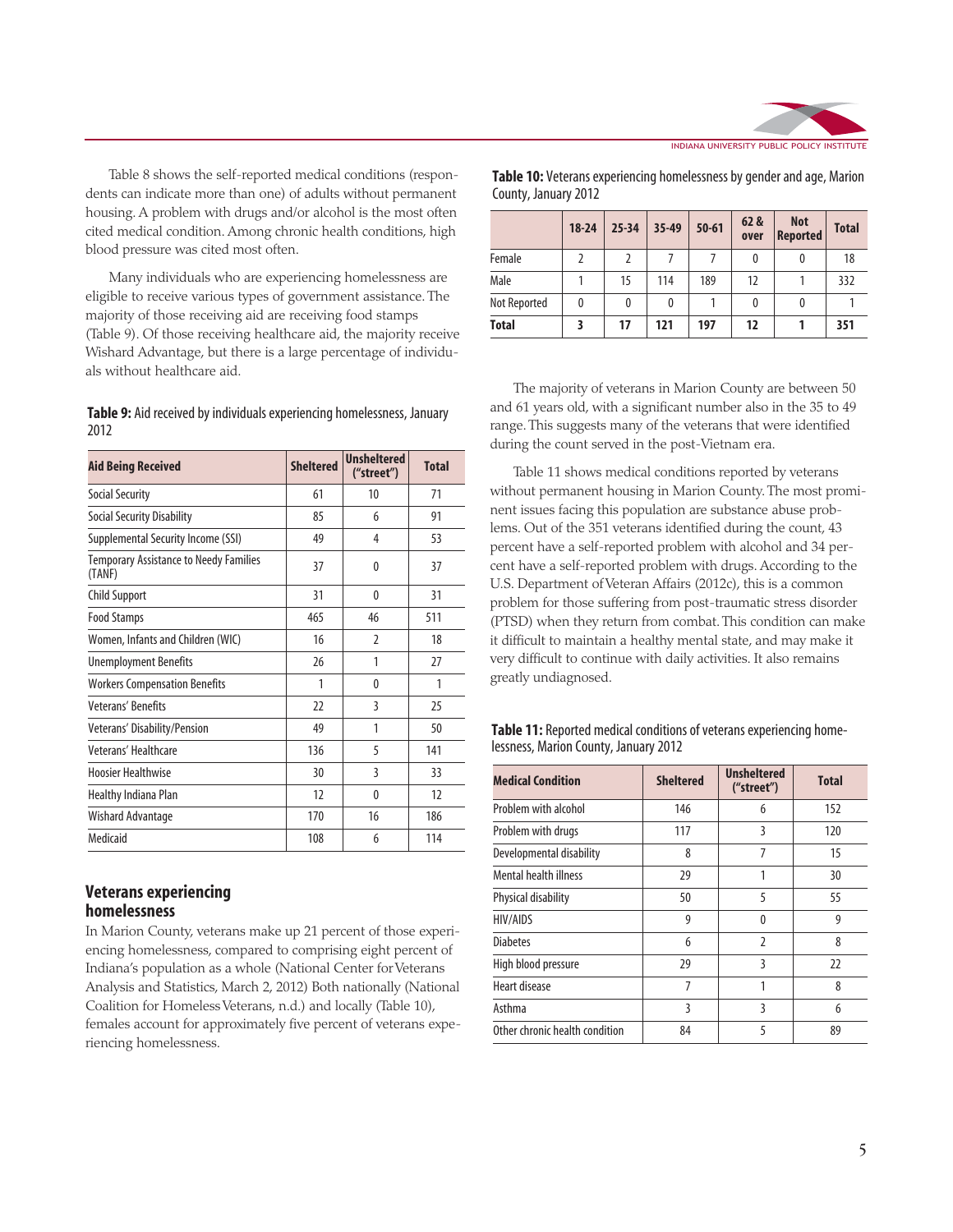

To assist veterans with health problems and other consequences of serving in the military, the government offers benefits to veterans. Table 12 shows the veteran-specific benefits that are reported to be received by veterans without permanent housing in Marion County. Veterans' healthcare is the most highly utilized service. This may be due to the relative ease of obtaining this service (must have been honorably discharged) compared to the requirements that must be met to obtain other veteran benefits. There are a number of qualifying factors to be eligible to receive veterans' benefits and disability/pensions including type and length of service, injuries obtained during services, and other conditions.

Although approximately 39 percent of veterans that were identified in the count are receiving veterans' healthcare, many more are most likely eligible to receive it, because nationally 89 percent of veterans experiencing homelessness have been honorably discharged (National Coalition for Homeless Veterans, n.d). Veterans' benefits and veterans' disability/pension are received by seven percent and 14 percent of veterans experiencing homelessness, respectively.

**Table 12:** Benefits received by veterans experiencing homelessness, Marion County, January 2012

| <b>Benefit Received</b>      | <b>Sheltered</b> | <b>Unsheltered</b><br>("street") | <b>Total</b> |
|------------------------------|------------------|----------------------------------|--------------|
| Veterans' Benefits           | 21               |                                  | 24           |
| Veterans' Disability/Pension | 48               |                                  | 49           |
| Veterans' Healthcare         | 132              |                                  | 137          |
| <b>Total</b>                 | 201              |                                  | 210          |



A homeless veteran participated in the 2012 Homeless Count while attending an outreach event hosted by The PourHouse.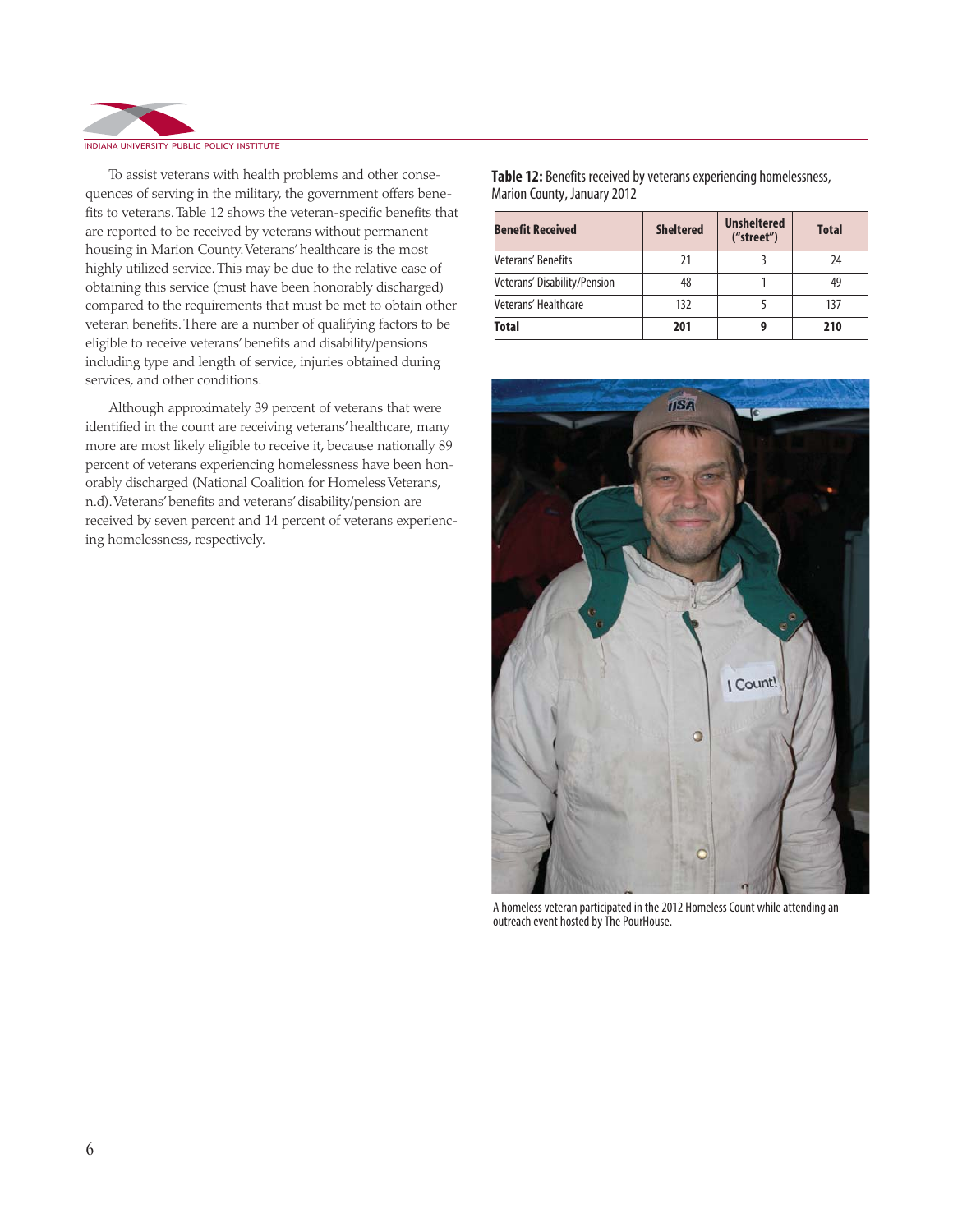

*A point-in-time count like this one does not provide the total number of people who experience homelessness during the course of a year. Based on national research, estimates suggest that the number of people who experience homelessness at some point during the year is three to five times the number counted on January 25, 2012. Thus, between 5,000 and 8,500 individuals in Marion County experience homelessness during a year.*

#### **Thoughts for Policy Makers**

The number of veterans without permanent housing in Marion County has increased since last year, but in turn, there has been an increase in the number of programs that focus specifically on providing support to veterans that are experiencing homeless. In 2011, HUD provided an additional \$369,378, to provide permanent housing and case management for 75 homeless veterans (Feldman, 2011). Most of these veterans served during prior conflicts or in peacetime. However, according to a 2008 RAND Corporation study, nearly 20 percent of military service members who have returned from Iraq and Afghanistan – 300,000 in all – report symptoms of PTSD or major depression, yet only slightly more than half have sought treatment.

Most local efforts to aid veterans are the result of federal money that is allocated to various regions. The U.S. Department of Veteran Affairs has developed a short-term plan to eliminate veteran homelessness and provides a multitude of housing and work preparation resources for the population (U.S. Department of Veteran Affairs, 2012b). The Department is in charge of funding domiciliary care for veterans that do not have permanent

housing, which includes housing with an emphasis on rehabilitation. Also, the grant and per diem program provides funds for maintenance, service, and operational costs of transitional housing facilities for veterans. HUD also funds many of the housing programs for the homeless, including specific funding for veterans.

While there are resources that are provided to many veterans experiencing homelessness, many remain without permanent housing. This may be due to a number of factors. Veterans are more likely than others experiencing homelessness to be alone (not part of a family), have a problem with drugs and/or alcohol, and have a physical disability. Veterans' family, social, and professional networks may have been broken due to extensive mobility while in military service or lengthy periods away from their hometowns and civilian jobs (National Coalition for Homeless Veteran, n.d.). Many veterans experiencing homelessness also have anxiety issues such as PTSD, which may inhibit their ability to hold a job.

In addition to continuing efforts to assist veterans already experiencing homelessness, more attention should be given to veterans who are on the brink of homelessness. With the high numbers of veterans returning from wartime situations confronting issues such as PTSD and traumatic brain injuries as well as physical disabilities, there is a potential that the number of veterans experiencing homelessness will increase even more. Possible measures could include efforts to inform veterans of their rights and benefits and programs that can provide assistance if they are struggling with issues such as access to health care for mental (including substance abuse treatment) and physical needs, and assistance in finding employment.

#### **References**

- Feldman, L.J. (2011, July 16). HUD, VA to Provide Housing and Support to 75 Homeless Veterans in Indiana. Retrieved May 17, 2012, from http://portal.hud.gov/hudportal/HUD?src=/states/indiana/news/HUDNo.2011-07-26
- National Center for Veterans Analysis and Statistics. (2012, March 2). Veteran population. Retrieved May 16, 2012, from http://www.va.gov/vetdata/veteran\_population.asp
- National Coalition for Homeless Veterans. (n.d.). Facts and Media | Background and Statistics. Retrieved May 10, 2012, from http://www.nchv.org/background.cfm#facts
- U.S. Department of Veteran Affairs. (2012a). Health Care| 300 Vet Centers Here for Vets Who Served in Combat Zones. Retrieved May 10, 2012, from http://www.va.gov/health/NewsFeatures/20120227a.asp
- U.S. Department of Veteran Affairs (2012b). Health Care|VA Committed to Ending Veteran Homelessness in Five Years. Retrieved May 10, 2012, from http://www.va.gov/health/NewsFeatures/20120220a.asp
- U.S. Department of Veteran Affairs (2012c). National Center for PTSD | What is PTSD? Retrieved May 10, 2012, from http://www.ptsd.va.gov/public/pages/what-is-ptsd.asp